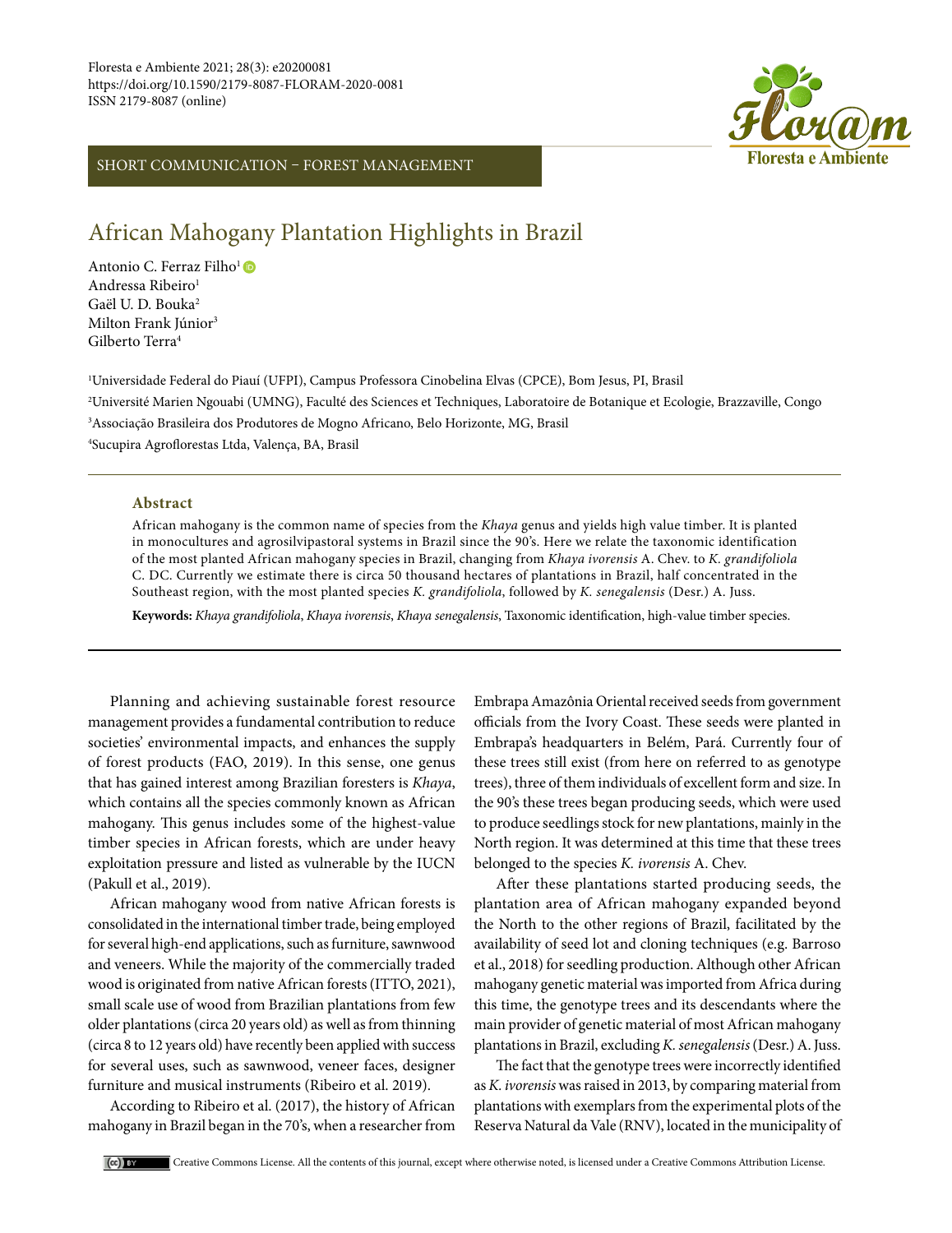Sooretama, Espírito Santo State, Brazil. In 2015 Dr. Terrence Pennington (Kew Royal Botanic Gardens) received herbarium specimens from the genotype trees and from RNV, classifying them as *K. grandifoliola* and *K. ivorensis*, respectively. In 2019, by the invitation of the Brazilian Association of African Mahogany Producers, Dr. Gaël U. D. Bouka visited in loco the genotype trees and other plantations and confirmed that the specimens belonged to the species *K. grandifoliola*, and not *K. ivorensis* as previously classified. This conclusion was reached primarily due to morphological differences of *K. grandifoliola* leaflets compared to other *Khaya* species, namely: presence of prominent secondary veins; basal leaflets with a generally oval lamina, sometimes ovato-oblong, smaller than the other leaflets; terminal leaflets (4.5–) 5.5–8.0 (–10.5) cm wide; (7) 10 to 14 (20) pairs of secondary ribs.

We evaluate that most of the research that was published citing *K. ivorensis* from Brazilian plantations prior to 2019 were related to *K. grandifoliola*. The following works we are certain that studied *K. grandifoliola*, and not *K. ivorensis* as reported: Ribeiro et al. (2016; 2017; 2018a; 2018b); Mayrinck et al. (2018); Oliveira et al. (2018). While we are fairly sure – given the location mentioned on the Materials – of other research papers that report findings of *K. grandifoliola* and not *K. ivorensis* (e.g. Zanetti et al., 2017), this is not true in all cases. For instance, research conducted with *K. ivorensis* from the experimental plots from RNV (França et al., 2015) correctly identified the different *Khaya* species located in their plots. Only selected research from late 2019 and 2020 have correctly identified *K*. *grandifoliola* (e.g. Silva et al., 2019; Soares et al., 2020).

We estimate that the current plantation area of African mahogany in Brazil to be 50,000 hectares, predominantly composed by the species *K. grandifoliola* (66%) and *K. senegalensis* (33%). Other African mahogany species are also planted (*K. anthotheca* and *K. ivorensis*), but on a much smaller scale. These plantations are distributed in the Southeast (50%), Mid-West (25%), North (13%), Northeast (6%) and South (6%) regions of Brazil, and the majority are under 10 years old. The area estimates presented here were made collecting information by reaching out to known African mahogany producers, silvicultural companies and nurseries. As such, the species plantation area provided here should be considered a first nationwide estimate and should be confirmed by alternative sources (i.e. Environmental Rural Registry - CAR).

Species delimitation within the *Khaya* genus is contentious, with the latest revisions recognizing the species: *K. anthotheca*  (Welw.) C. DC.; *K. nyasica* Stapf ex Baker; *K. grandifoliola*; *K. ivorensis*; *K. madagascariensis* Jum. & H. Perrier; *K. senegalensis* (Bouka, 2017; Bouka et al., 2019; Pakull et al., 2019). Despite some overlap in their distribution ranges, each *Khaya* species displays restricted ecological requirements

along an ecological gradient, from moist evergreen forest to semi-deciduous forest and savanna (Monthe et al., 2018; Bouka et al., 2019).

The morphological proximity in the *Khaya* genus makes species identification difficult, and is nearly impossible when working only with timber material, where *Khaya* can only be identified to generic level using wood anatomical methods (Pakull et al., 2019). These authors conducted a research of genetic diversity and differentiation among the species of African mahogany based on a large SNP array and reported that *K. ivorensis* was very different from all the others, *K. grandifoliola* and *K. senegalensis* comprised a second group; the three species *K. anthotheca*, *K. madagascariensis* and *K. nyasica* represented a third group. Within this third group, *K. madagascariensis* and *K. nyasica* were similar.

When the wood is sourced from native forests, the timber market prefers *K. ivorensis* over the other traded African mahogany species (Pakull et al., 2019). However, studies have shown few differences between the African mahogany species wood properties when plantation grown. For instance, Yeboah et al. (2014) evaluated 5-year-old *K. ivorensis* and *K. grandifoliola* trees in two ecozones in Ghana and found there was only a difference in wood density (a proxy for wood quality) according to the planting location (0.53 g  $cm<sup>3</sup>$  for wet evergreen versus  $0.42$  g cm<sup>-3</sup> for moist semideciduous), and not species. Comparing 19-year-old *K. senegalensis* with *K. ivorensis* wood grown in Brazil, the former has lower wood specific density (0.49 g  $cm^{-3}$ ), indicated for low to medium mechanical strength requirements, such as furniture production, plywood and surface finish in civil construction. *K. senegalensis* wood, with higher specific density (0.59 g cm-3), is suitable for uses that require greater mechanical strength (França et al., 2015).

Despite the apparent similarities between the different African mahogany species, there are important silvicultural traits that must be further examined. Empirical experiences of over ten years with *K. grandifoliola* and *K. ivorensis* in planted under agroforestry systems in Sucupira Farm (Bahia, Brazil) showed that *K. grandifoliola* presents superior growth over *K. ivorensis*, especially in less productive sites. *K. grandifoliola* has also shown to be more resistant – but not immune – to shoot borers attacks from *Hypsiphylla grandella* than *K. ivorensis*. Stem form of *K. ivorensis* is superior to *K. grandifoliola*. Further studies must be done to confirm if the silvicultural differences between the African mahogany species persists as these plantations become older, are planted in different geographical locations and are grown under different management schemes.

African mahogany plantation area is expected to increase, independent of the species chosen, with possible help